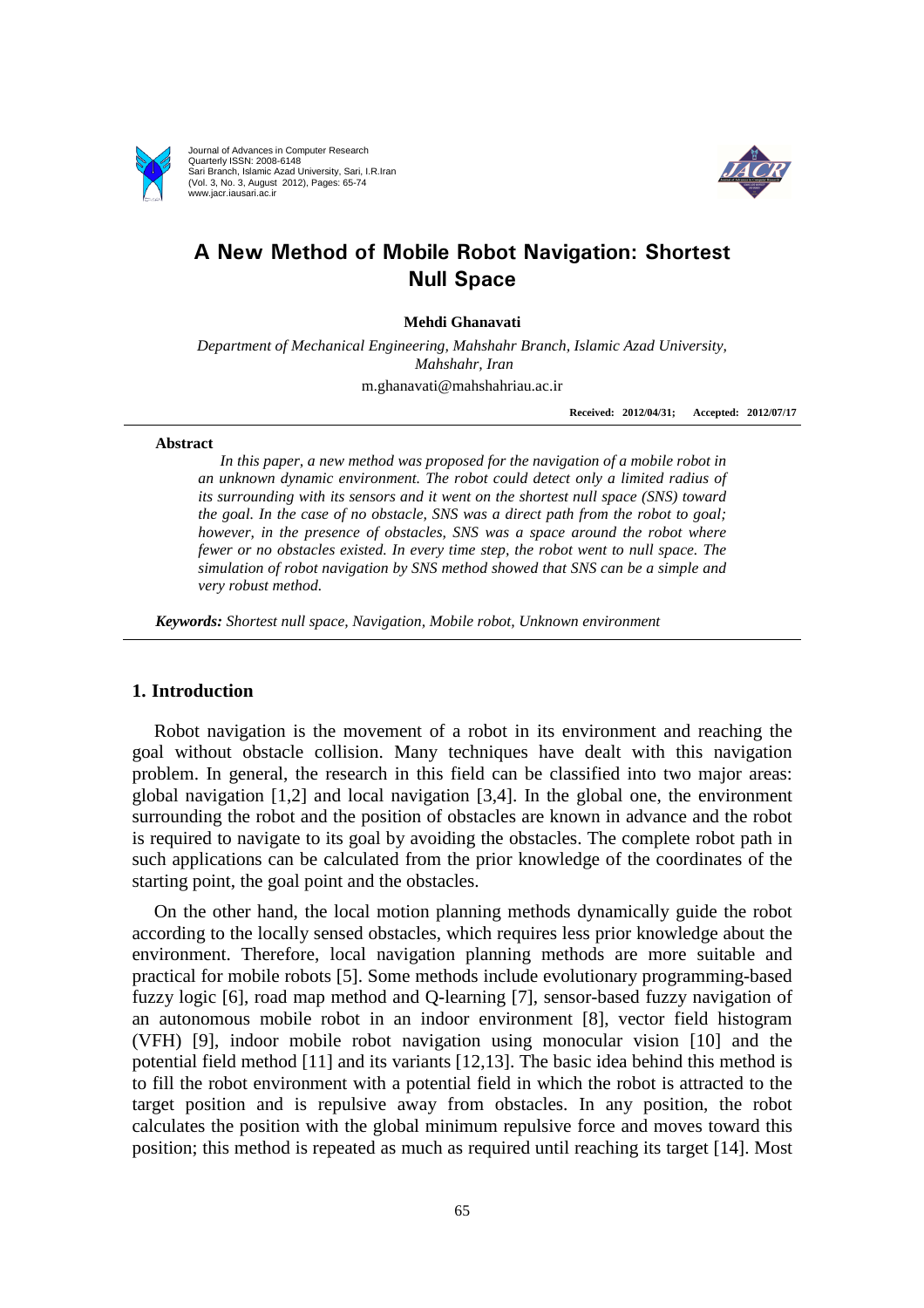of pervious methods have some problems such as local minima, complexity and slowness or they are only used in a certain environment like a static environment, outdoor environment, fixed goal, known environment or only for soccer robot with the certain size obstacles [15]. Some methods need learning time, like reinforcement algorithm [16]. In this paper, the shortest null space method was introduced for the navigation of a mobile robot in any environment. This method was local and reactive navigation and did not have any problems of pervious above-mentioned methods.

#### **2. Motivation**

The purpose of this paper was to present a fast, simple and robust method for robot navigation which can achieve to the target and avoid obstacles in all environments. Humans always tend to go to the null space when faced with obstacles. Which sides are blank? There is always a null side. If the robot goes blank, it always reaches the goal unless there is no physical way . The shortest null space navigation is a unique approach that requires no memory and no learning.

#### **3. Related Works**

Establishing successful navigation policies for continuous and complex environments is an important challenge, particularly when the environment can be only partially observed by the robot. This can be accomplished in a variety of ways, including using physical models of the robot and the environment in which it operates to determine the limits of functionality and interaction [18].

Recently, there have been many interesting studies in the literature for the navigation of mobile robots. The earliest algorithms for robot navigation were developed in a completely known environment, filled with stationary obstacles whose positions were also known. In these algorithms, the widely utilized methods are the artificial potential field (APF) approach [4], the distance function (DF) approach [19], vector field histogram (VFH) [20] techniques and rule based (RB) approach [21].

The APF approach [4] involves modeling the robot as a particle in space, acted on by some combinations of attractive and repulsive fields. In this technique, obstacles and the goal are modeled as charged surfaces and the net potential generates a force on the robot. These forces push the robot away from the obstacles while pulling it towards the goal. The robot moves in the direction with the greatest negative gradient in the potential. Despite its simplicity, this method can be effectively used in many simple environments.

 In general, planning techniques utilize such models as well and have been also proven successful for navigation in unknown environments and control of spacecraft [22]. Model-free learning algorithms such as reinforcement learning can be also used for navigation applications [23]. Various types of reinforcement learning have been also successfully applied to free gait development [24].

### **4. Kinematics and Modeling of Chamro Robot**

The robot that was used in the paper was a differential drive wheeled mobile robot, called Chamro. It could do five actions: go ahead, turn right, turn left, circle left and circle right. The robot and its eight sensors are shown in Figs. 1 and 2. These infra-red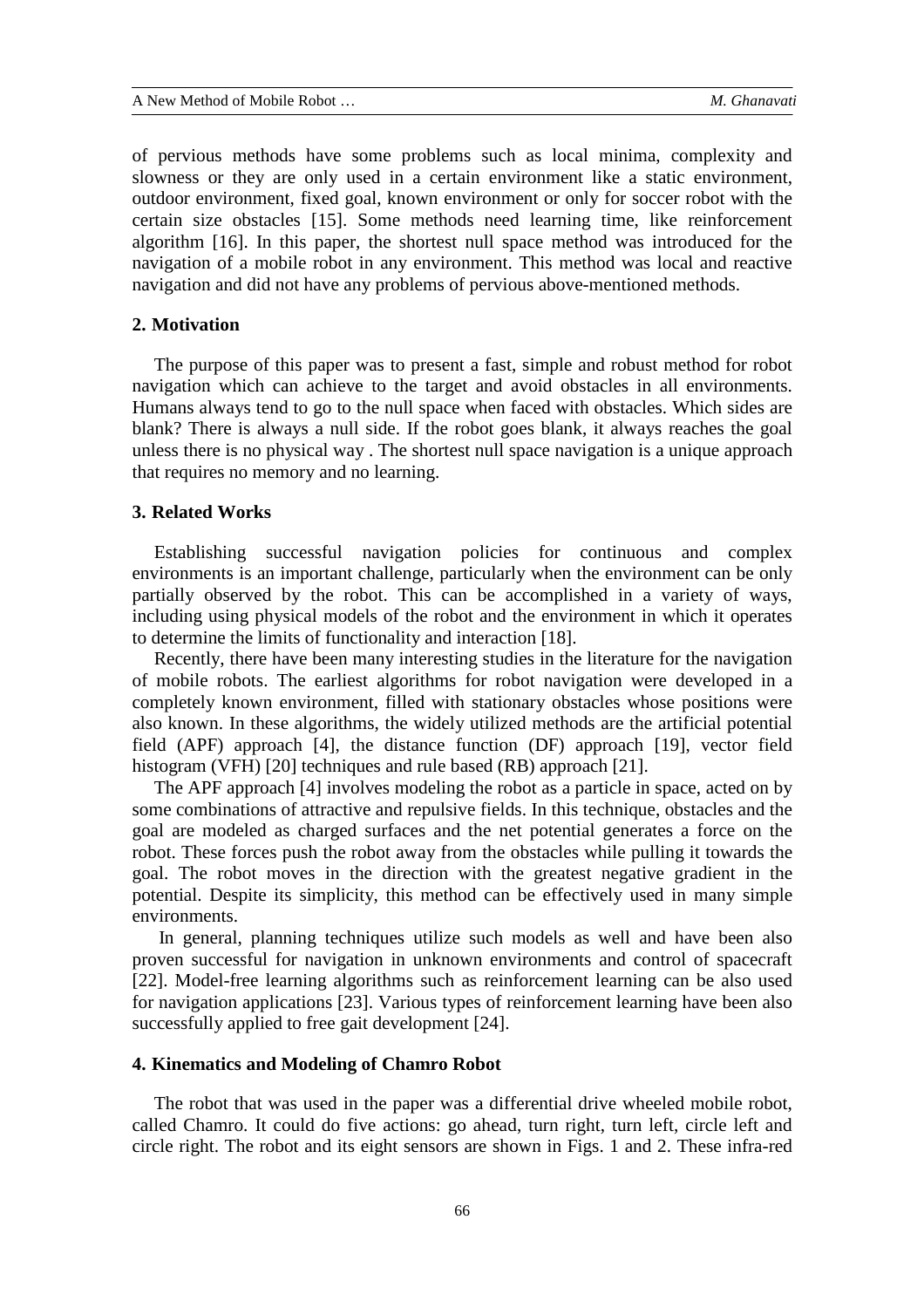sensors were used for local cognition around the robot and the range of sensors was 10 cm.



*Figure1. Chamro robot with its size in mm* 



*Figure2. Chamro robot with eight sensors* 

The kinematics for the differential drive mobile robot under no slipping, pure rolling and no sliding constraints is given in Equations1, 2 and 3.

$$
\begin{bmatrix} \dot{x} \\ \dot{z} \\ \dot{\theta} \end{bmatrix} = \begin{bmatrix} \cos \theta & 0 \\ \sin \theta & 0 \\ 0 & 1 \end{bmatrix} \begin{bmatrix} v \\ \omega \end{bmatrix}
$$
 (1)

$$
v = \frac{r}{2}(\omega_r + \omega_l) \tag{2}
$$

$$
\dot{\theta} = \frac{r}{L} (\omega_r - \omega_l) \tag{3}
$$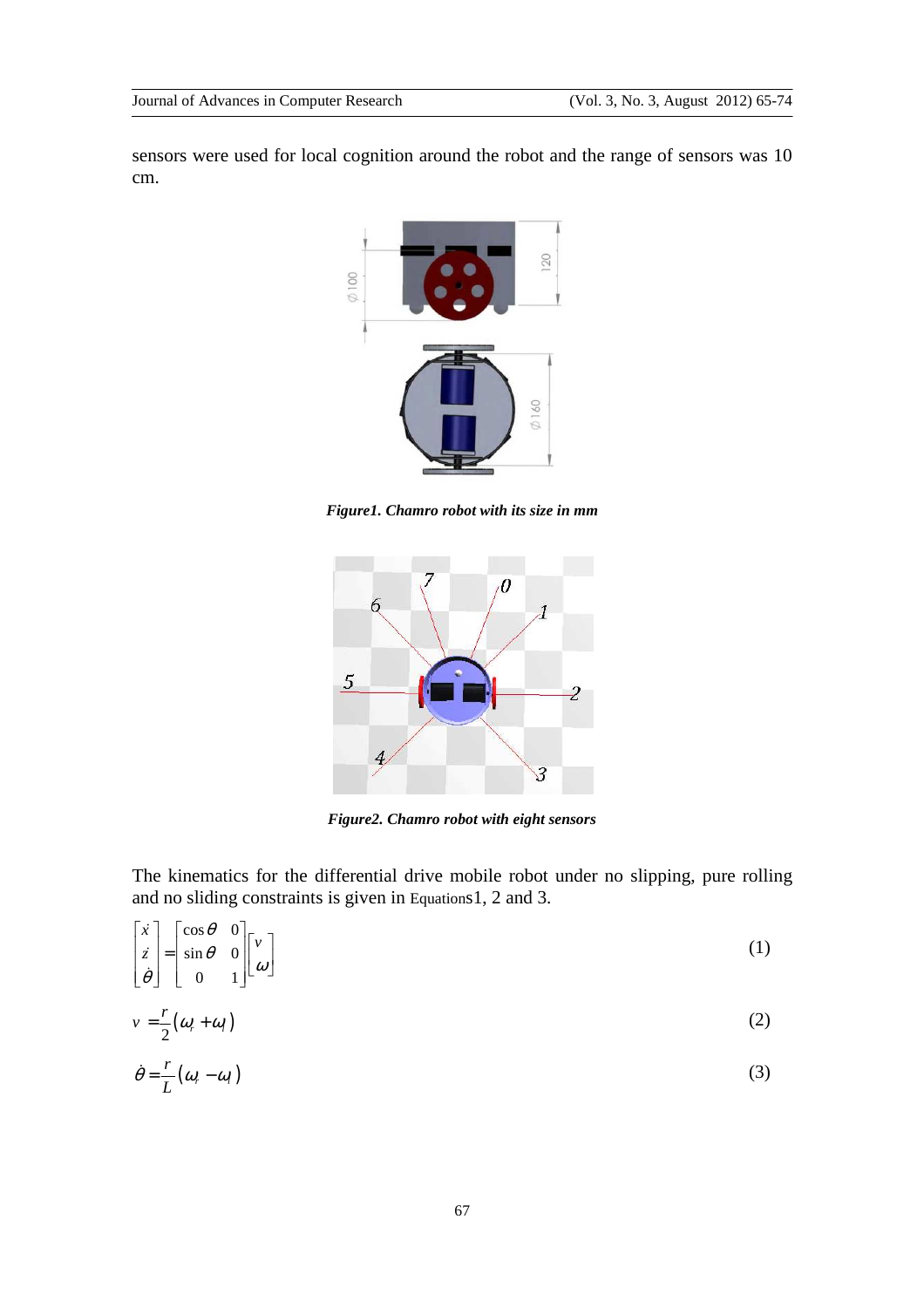where v is linear velocity of the robot in front direction,  $\dot{x}$  and  $\dot{z}$  are global velocity of the robot in x and z directions of a world coordinates.  $\dot{\theta}$  is an angular velocity of robot around the y axis.  $\omega_r$  is the angular velocity of right wheel and  $\omega_l$  is the angular velocity of left wheel.  $\theta$  is the orientation angle of the robot with respect to the north direction (z axis). L is length of axle and r is the radius of wheels. The variables are shown in Figure 3.



*Figure Figure3. Robot variables in the global frame* 

# **5. Navigation Using SNS Method**

SNS navigation is divided into two parts; without obstacles and with obstacles. In the first part, the robot goes on the shortest trajectory from the beginning to the target.

### *5.1 Without Obstacles*

The robot uses its location and goal location to go to the target. The target can be a certain point. To reach the goal, the robot needs some angles, which are given in Figure 4.



*Figure4. 4. Orientation angle of the robot and error angle* 

 $φ$  is the angle between the robot-goal line and north direction (zaxis).  $β$  is also the difference between these two angles (desired angle and current angle) and is obtained by Equation 4.

$$
\beta = \theta - \phi \tag{4}
$$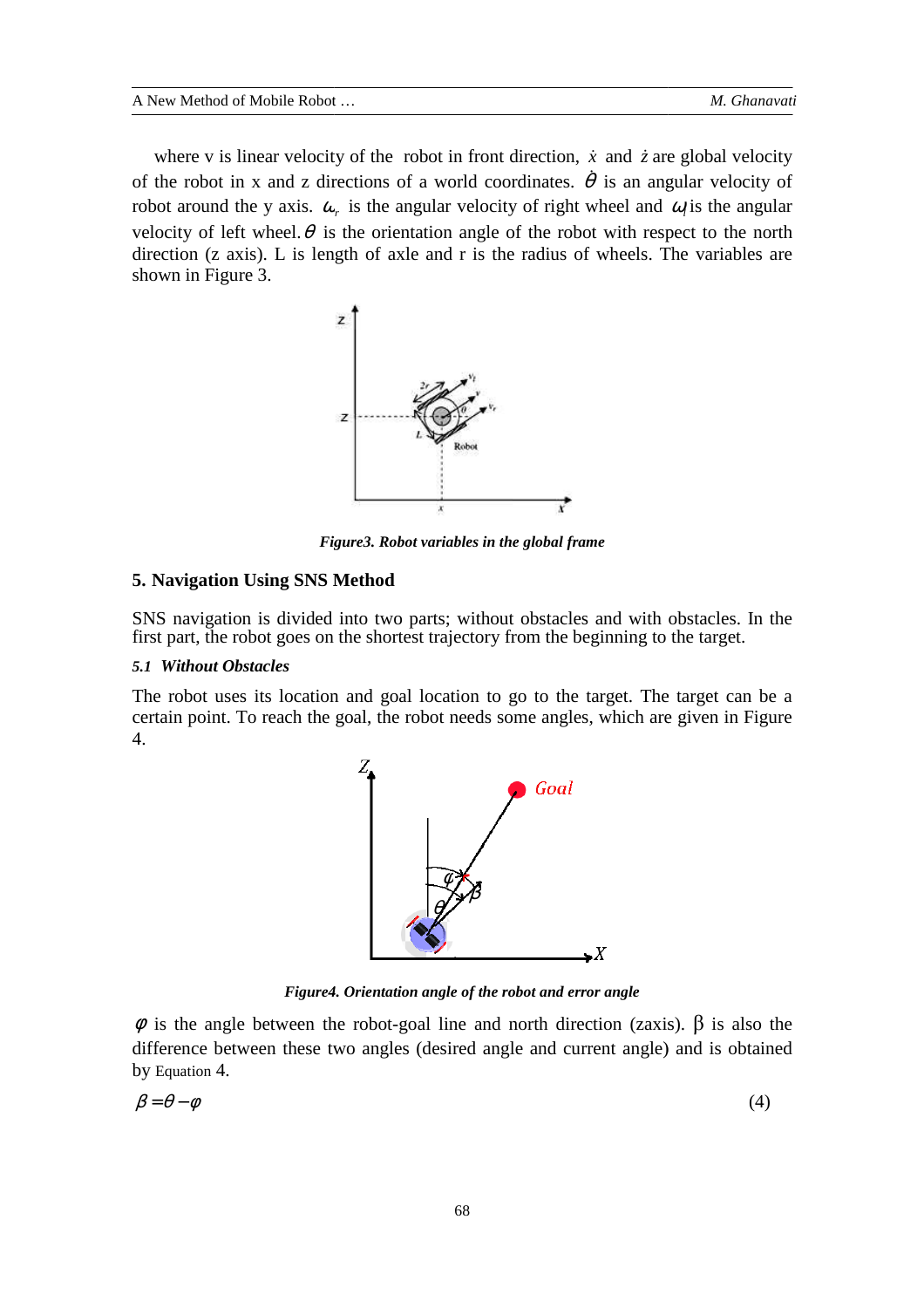When no obstacle exists, the shortest null space is a direct line from the robot to goal. So, the robot goes to the goal with three rules according to Equation 5.

 $\beta > 0.05$  rad  $\rightarrow$  Circle left  $\big\{-0.05\,rad\,<\beta\,{<}\,0.05\,rad\,\rightarrow g o\,ahead$  $\beta$  < -0.05 rad  $\rightarrow$  Circle right  $\mathbf{I}$ 

(5)

When the robot turns left, the right wheel is derived faster than the left one, like Figure 5. And, circle right is inverse. Webots<sup>1</sup>, robot simulation software, was used for the simulation of robot and environment.



*Figure5. Turning left and then going ahead toward the goal* 

# *5.2 In the Presence of Obstacles*

When obstacles exist, SNS is a variable with respect to the size of obstacles. Three sides around the robot are defined which include front (ir0, ir1, ir6 and ir7 sensors), left (ir5, ir6, ir7) and right (ir0, ir1, ir2). When the robot senses an obstacle, it compares the null space around itself. Three variables are defined; H is the number of front sensors that sense the obstacles, R is the number of right sensors that sense the obstacles and L is the number of left sensors that sense the obstacles. Table 1 shows the null space sides and sets.

| <b>Number of sensors</b> | <b>Null space side</b> | <b>Set</b> | Range of set |
|--------------------------|------------------------|------------|--------------|
| 0, 1, 6, 7               | Front (head)           | н          | ${04}$       |
| 5,6,7                    | Left                   |            | ${03}$       |
| 0, 1, 2                  | Right                  | R          | ${03}$       |
| $3$ and $4$              | <b>Back</b>            | в          | {02}         |

For example, if the sensor number 0 and sensor number 1 sense an obstacle, then  $L=0$ .  $H=2$  and  $\overline{R}=2$ . Therefore, the null space is left; so, the robot turns left. The shortest null space method has three rules:

 $\overline{a}$ 

<sup>1.</sup> www.cyberbotics.com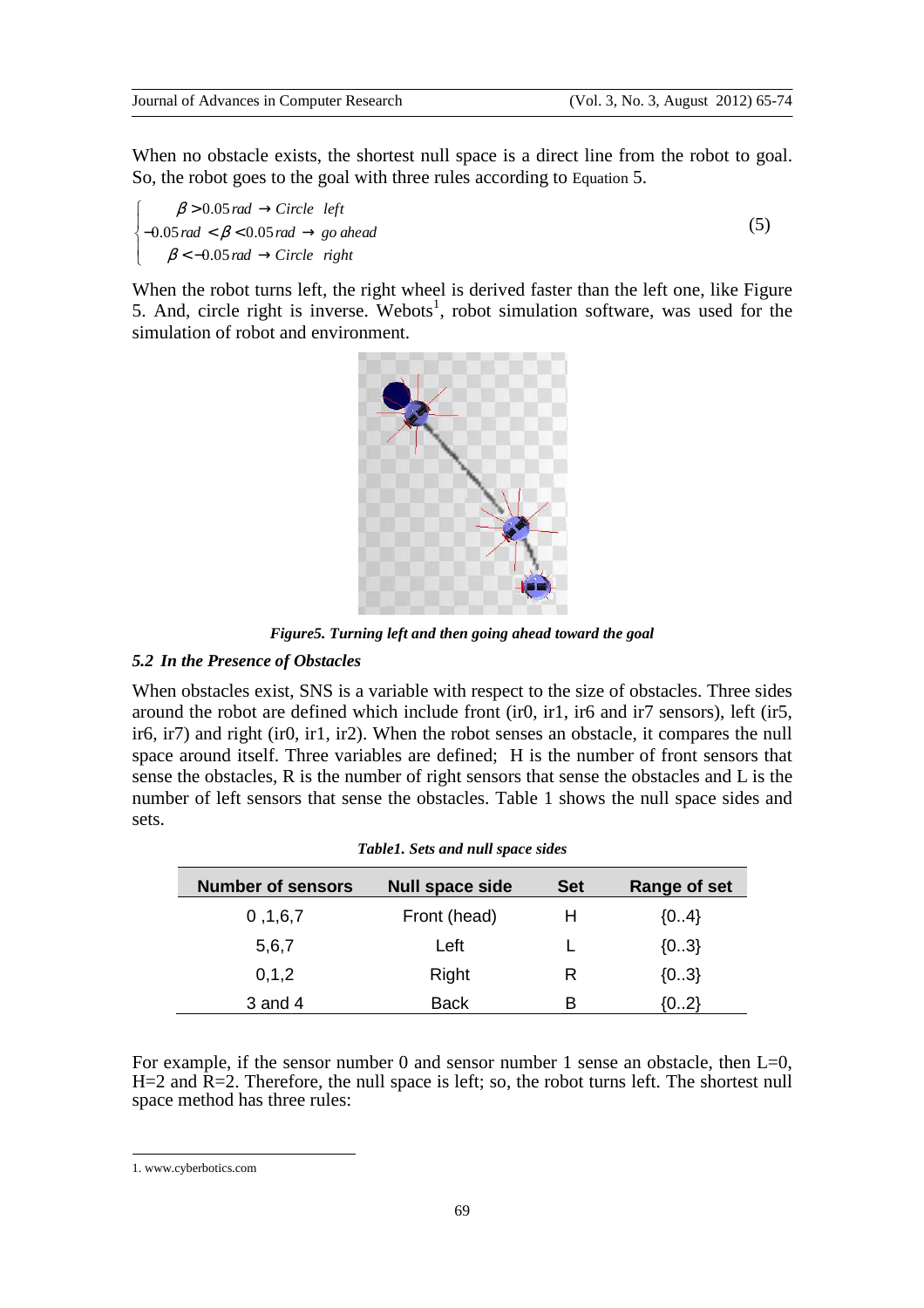*If (H=0) then go to goal by Eqe.5 Else{ If*  $(L > =R)$  *then Turn right Else if*  $(R > L)$  *then Turn left }* 

Turning right means left wheel velocity is positive and right wheel one is the same as the left but negative.

In Figure 6, the result of SNS rules is given, where L and R are equal to one and  $H=2$ . So, the robot turns right.



*Figure6. Chamro turns around the obstacle* 

# **5.2.1 Moving Obstacles**

When the robot is faced with a moving obstacle, SNS rules are established but five actions are fast with respect to the obstacle speed, as shown in Figure 7.



*Figure7. Avoidance of two moving obstacles*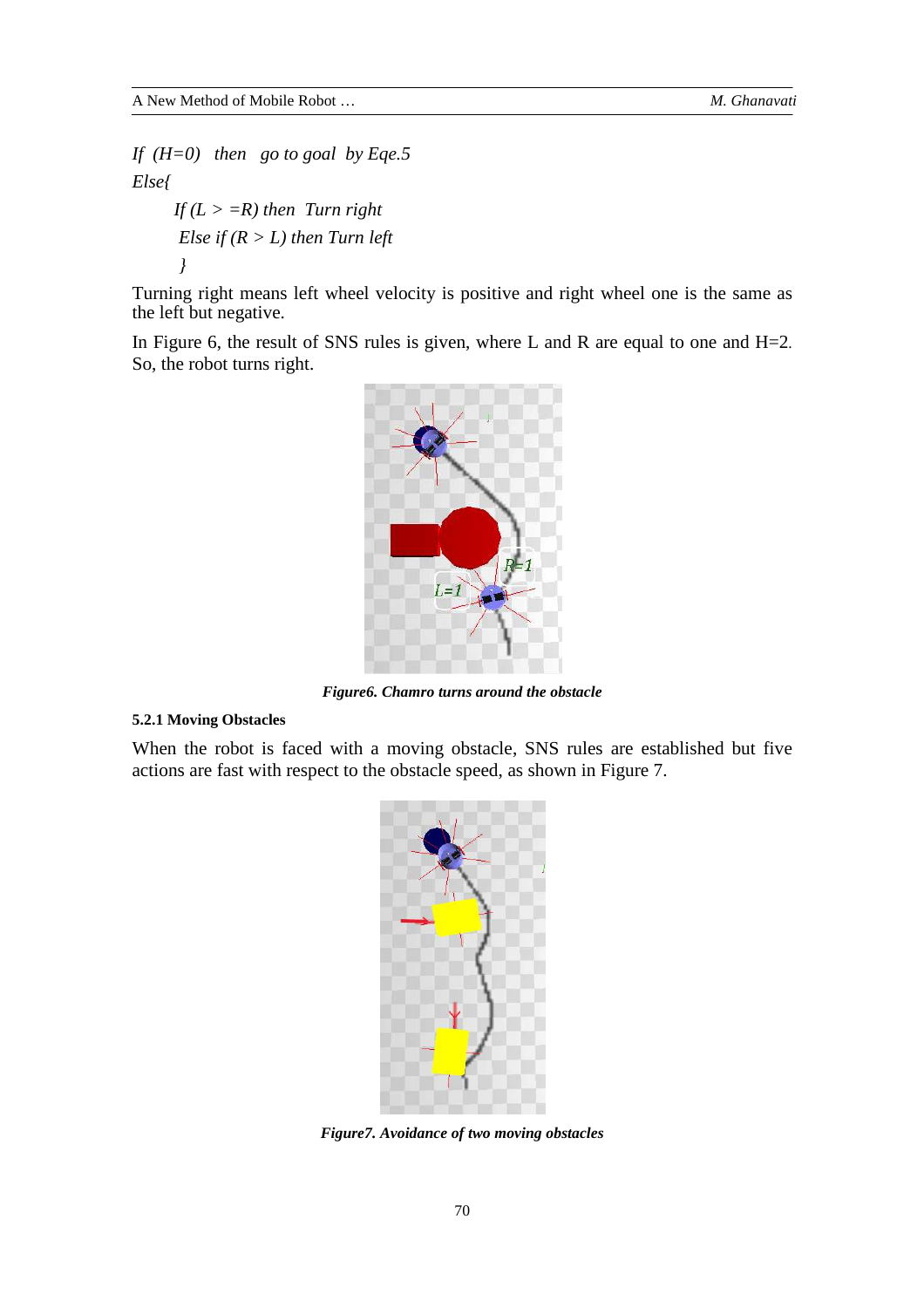#### **6. Discussion and Comparison**

Other navigation methods have a local minima or a foible, in which the robot fails. The potential field method suffers feom local minima in some situations which are given in potential field method suffers feom local minima in some situations which are g<br>Figure 8-a [17]; however, SNS does not have any minima or foible (Figure 8-b).



Figure8. a, Local minima in PF. b, SNS method passes a U obstacle

 Using SNS method, a robot always achieves the goal unless there is a no physical way. Limit cycle navigation method cannot go to the back of a ball when the ball is behind the robot [15]; however, SNS navigation method can do it and SNS also does not need size or position of obstacles. Three virtual around obstacles can be inserted [15] around the ball to go to the back of the ball (Figure 9).



Figure9. Chamro goes to the back of the ball using three virtual obstacles technique

SNS navigation is faster and smoother than reinforcement learning method [14] and many optimization navigation methods. Figure 10 shows this comparison: the robot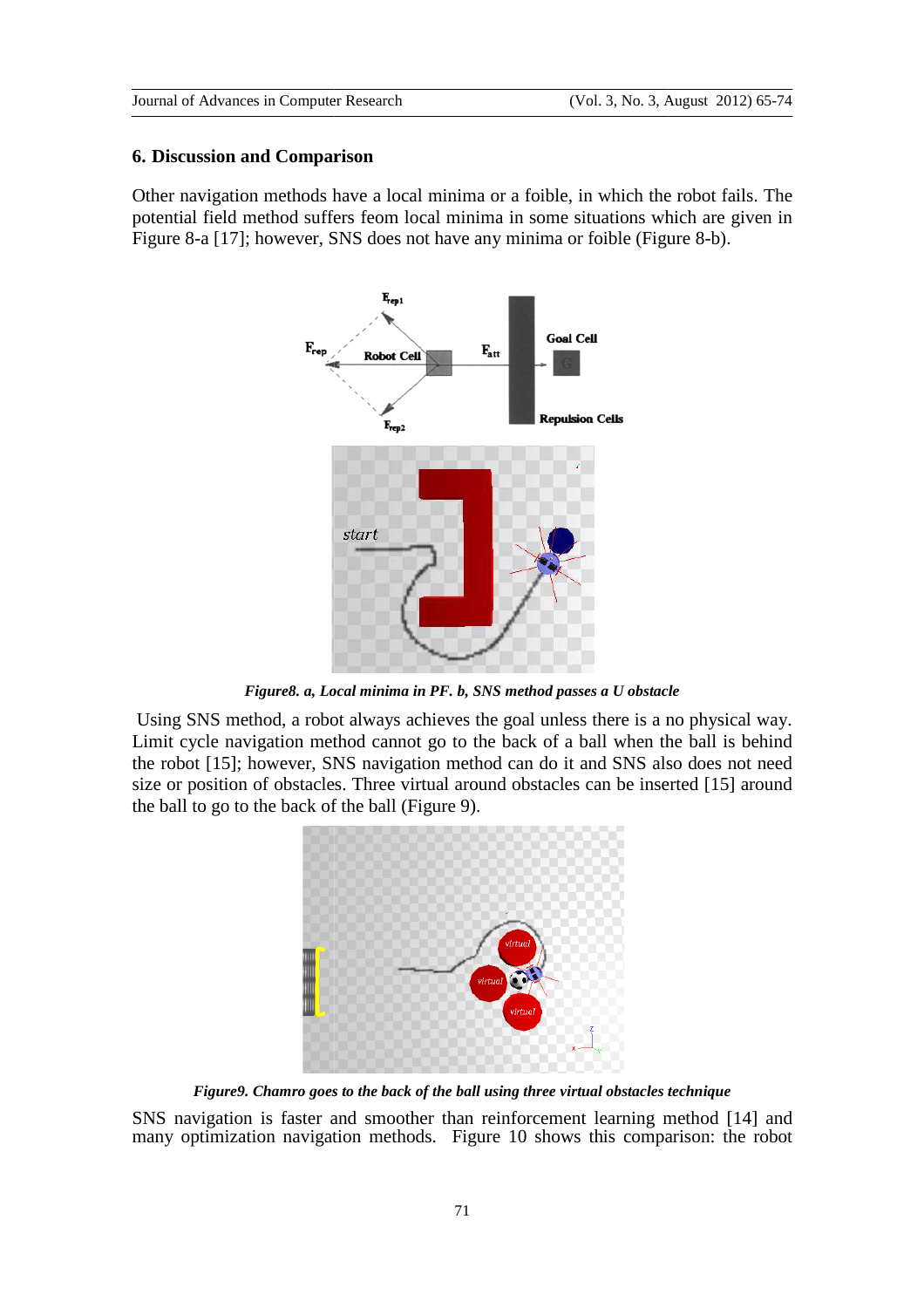runs by 0.2 m/s velocity. The distance between the goal and robot is 4.85 m. SNS method takes 20 sec time and reinforcement method takes 25 sec time.



*Figure10. The comparison between reinforcement learning method and SNS navigation method* 

SNS can follow a moving goal such as a ball or other robots in the presence of any obstacles (Figure 11). It can also follow sequential goals along a path like the sinuous path (Figure 11). For this work, many points of a path were given; then, the robot went to these points sequentially using Equation 5.



*Figure11. Following the moving goal (green line)*



*Figure12. Following sequential goals on the sinuous path*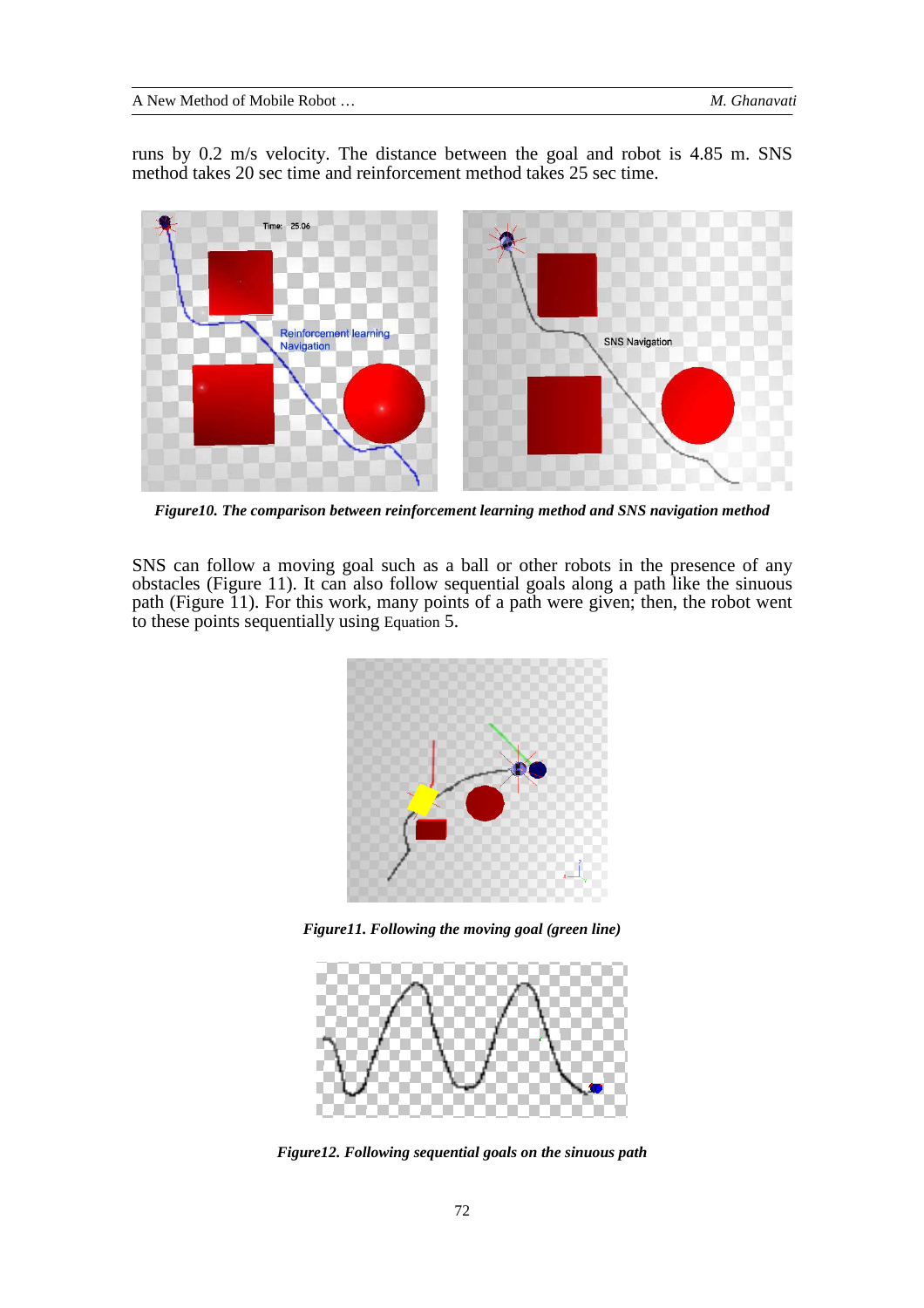For indoor navigation, SNS method only needs some middle goals to go out of the rooms. After that, the robot can go to every goal. The simulation of SNS with the middle goal 1 indoor is shown in Figure 13.



*Figure13. Indoor navigation by SNS method* 

Other methods cannot do different things at the same time, like an indoor navigation, outdoor navigation, sequence move, navigation with moving goal, dynamic obstacles, unstructured environment and unknown environment. But, SNS can do them. In additional, the shortest null space navigation is a unique approach that requires no memory and no learning.

#### **7. Conclusion**

The shortest null space is a very simple and robust method for navigation. It is derived from human actions in the face of obstacles. Humans always go to null spaces. SNS is a local navigation without learning and without requiring time for decision. SNS can do more obstacle avoidance with any size and anywhere, either fixed or moved. It can also follow moving goals fast. SNS with the middle goals in the path can do navigation in the indoor environment. It is useful for a soccer robot yet without global vision. SNS has only one general rule : going on the shortest null space toward the goal.

#### *Biographical Notes*

Mehdi Ghanavati received his MSc degree in Mechanical Engineering from Islamic Azad University, Ahvaz Branch, in 2009. He is currently a teacher in the Department of Mechanical Engineering, Islamic Azad University of Mahshahr, Mahshahr, Iran. His current research interests include mobile robots and humanoid robots.

# **8. References**

- [1] Warren C. Global path planning using artificial potential fields. In: Proceedings of the IEEE international conference on robotics and automation, Scottsdale, AZ; 1989. p. 316–21.
- [2] Kambhampati S, Davis L. Multiresolution path planning for mobile robots. IEEE J Robotics Autom 1986;2:135–45.
- [3] Khatib O. Real-time obstacle avoidance for manipulators and mobile robots. In: Proceedings of the IEEE international conference on robotics and automation, St. Louis, MO; 1985. p. 500–5.
- [4] Borenstein J, Koren Y. Real-time obstacle avoidance for fast mobile robots. IEEE Trans Syst Man Cybern 1989;19:1179–87.